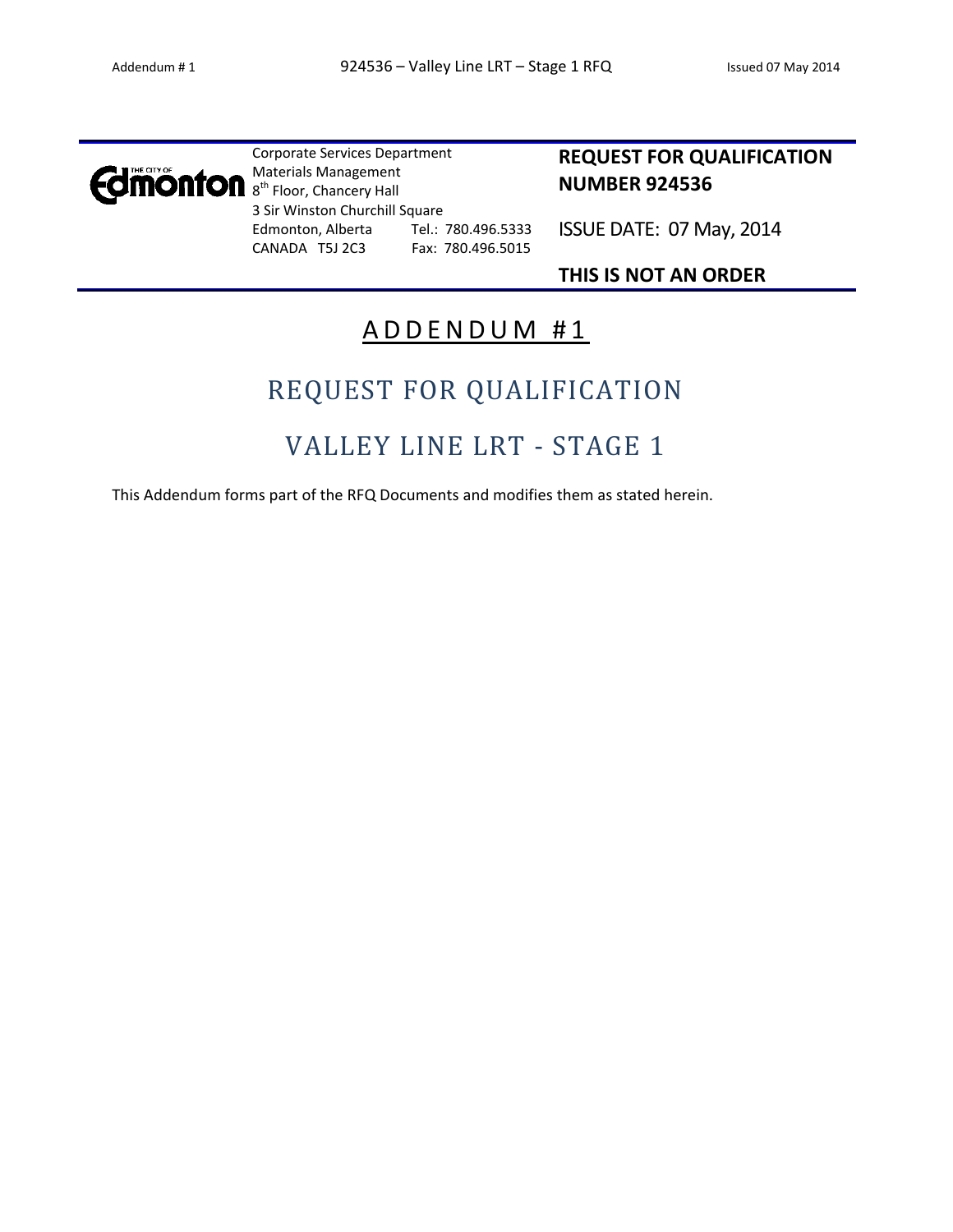**1.1:** Replace Section 2.3.5 d) of the RFQ as shown in tracking below:

#### *2.3.5 Other Key Terms*

…….

*d) Regulatory Approvals* – Pursuant to City Bylaw #7188, North Saskatchewan River Valley Area Redevelopment Plan, an environmental impact assessment has been carried out for the Project. In September 2013 City Council approved the Environmental Impact Screening Assessment and Site Location study ("EISA") for the Project based on the City's reference design. Environmental assessment approvals are not required for this Project under either the federal Canadian Environmental Assessment Act or the provincial, Alberta Environmental Protection and Enhancement and Projection Act. Except for a limited number of specified approvals which the City has obtained, or is in the process of obtaining, Project Co will be responsible for all permits, licences, authorizations and related approvals required to construct, commission and operate the Project.

……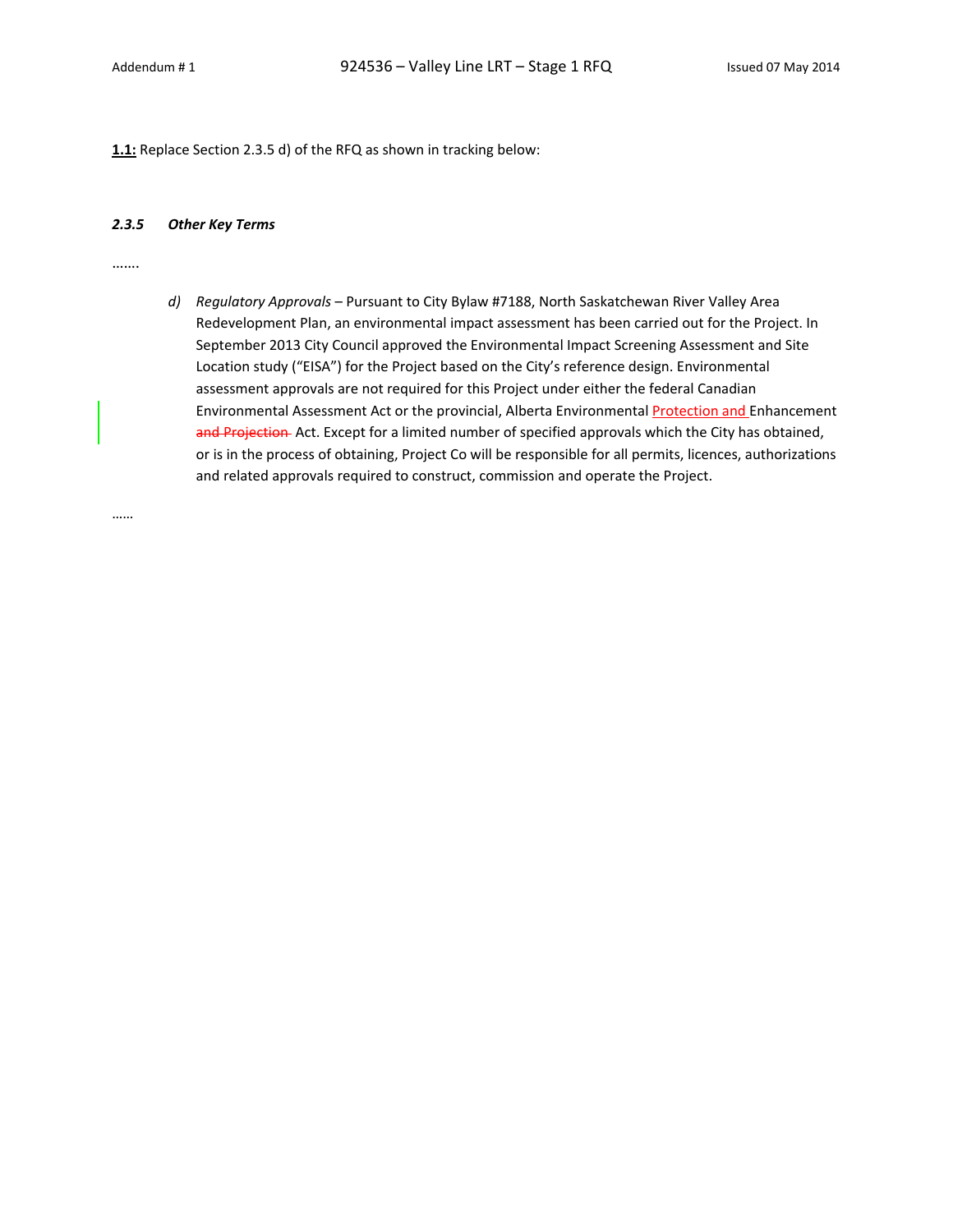**1.2:** Replace Appendix B Section B 8 of the RFQ as shown in tracking below:

### **APPENDIX B – DETAILED SUBMISSION REQUIREMENTS**

……

#### **B 8 Financial and Organizational Capacity**

#### *Financial Capacity*

The Respondent should provide information that validates its financial capacity to undertake the Project. Respondents should describe in some detail, its other financing commitments and/or future contingent financing commitments that are anticipated to arise over the Project's construction period and could impact on the Respondent's financial capacity in the context of the Project. The Respondent shall provide descriptions of any future anticipated change in ownership or financing structures or organization of the Team Members, or any renewals or refinancing of existing material financing sources or credit facilities, considerations of any potentially restrictive existing banking covenants and any other pertinent information to adequately evidence the Respondent and its Team Members' financial capacity to undertake the Project.

To facilitate further evidence of these matters, the Respondent shall include (where availableapplicable) for each Team Member, or where a Team Member is a subsidiary to a Parent Company that has provided a Parent Company Guarantee for the Team Member explicitly for the purposes of the Project, then for that Parent Company:

- the Parent Company Guarantee Letter explicitly stating the Parent Company Guarantee in relation to the Project and the Team Member included in the Respondent to the reasonable satisfaction of the City;
- copies of the audited annual financial statements (for the 3 most recent fiscal years) and any interim statements that may be available – where the most recent statement is unaudited, please submit 3 of the most recent audited statements and the most recent unaudited statement;
- current credit rating reports;
- bank or other financial institutions, letters of reference;
- letters from insurance providers to demonstrate the ability to secure the potential insurance package for the Project scope and based on the draft allocation of responsibilities outline in Appendix C.
- a signed letter from the Chief Financial Officer (or equivalent financial authority) of the Team Member setting out, for the Team Member, its Affiliates or its Parent Company (if a Parent Company Guarantee is to be provided), a description of:
	- any off-balance sheet financings;
	- any events that may impact on future financial statements or the capital structure or in any way may present a going concern consideration that is not covered by the most recent audit opinion; and
	- any bankruptcy/insolvency matters.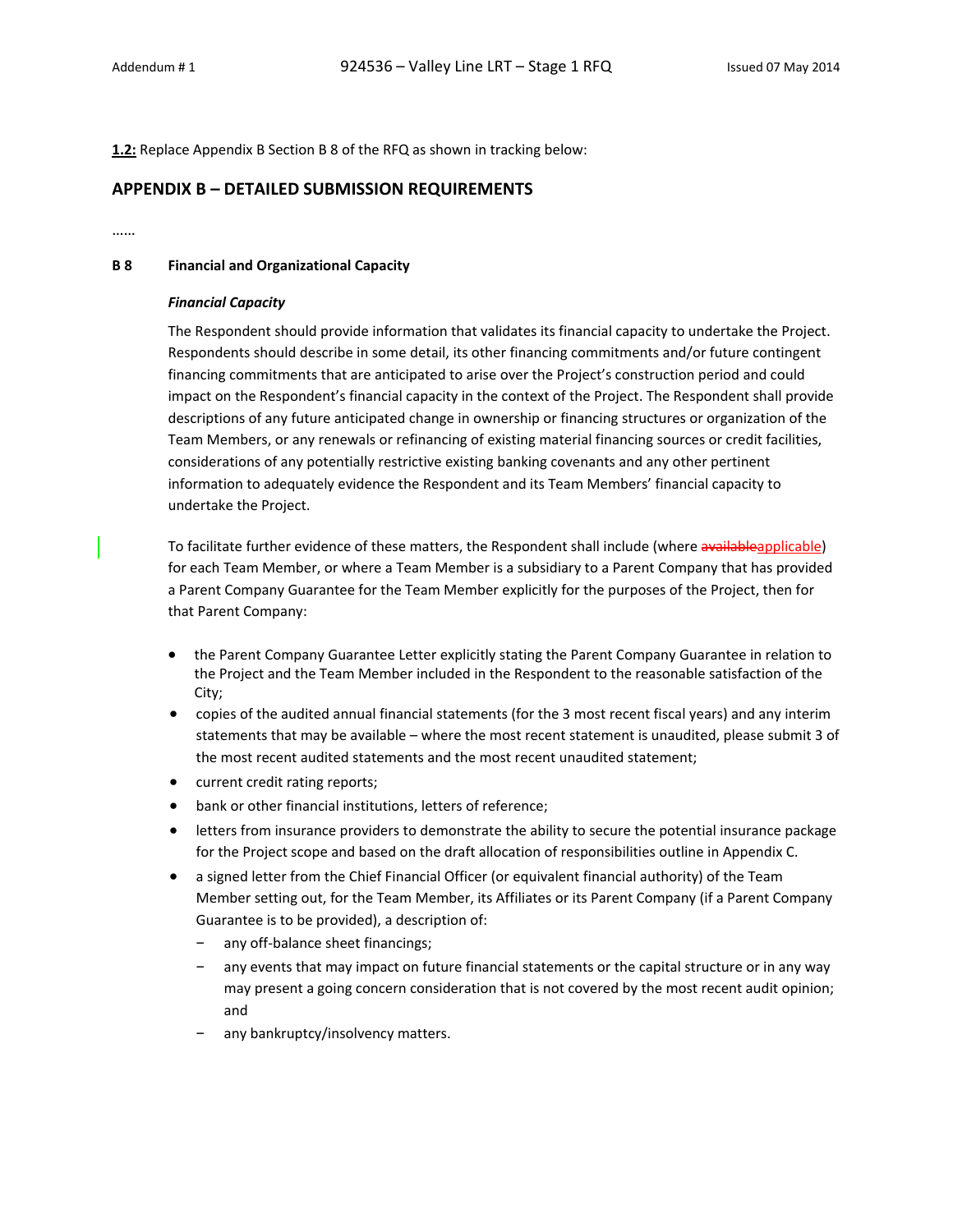If Tthe above information does not exist, it may be replaced with equivalent financial information satisfactory to the City to demonstrate that the Team Member has sufficient financial standing, capacity, and resources to carry out its respective role on the Project.

If, at any time following the Submission, a Respondent becomes aware of a change to the financial information required herein; that Respondent must immediately so advise the City, and indicate its proposed response to the change.

The City reserves the right to re‐evaluate the Respondent's financial capacity to successfully secure or provide financing for the Project.

......